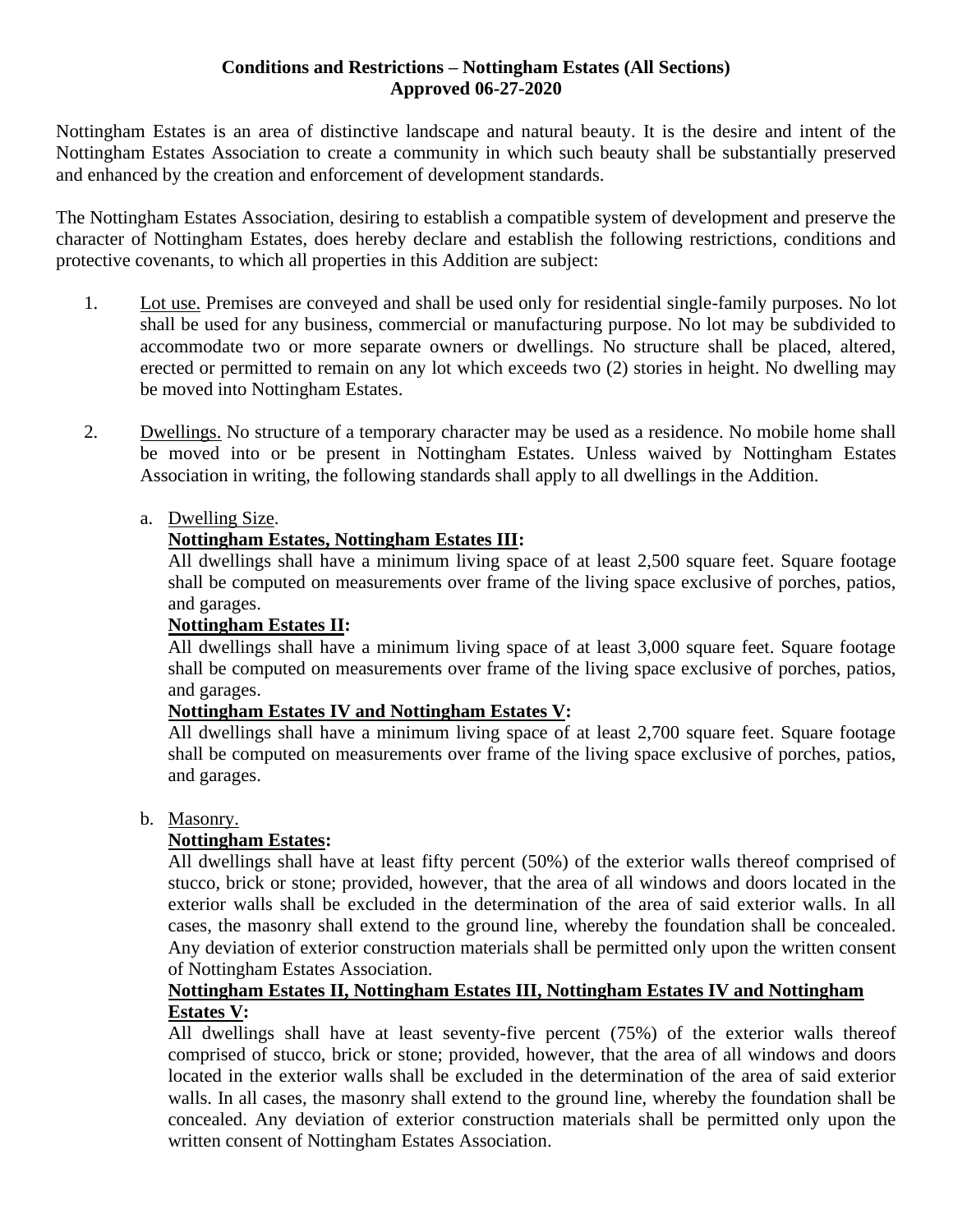- c. Garages. All dwellings shall have attached garages suitable for accommodating a minimum of two (2) standard size automobiles. All garages shall be accessed by an overhead garage door. No glass, plastic or other transparent material shall be permitted for use in the overhead garage door. Carports shall not be permitted.
- d. Driveways. All driveways into a lot from any street shall be constructed of concrete and shall not be less than fourteen (14) feet in width. Must be located at least five (5) feet from lot line.
- e. Mailboxes. All mailboxes shall be enclosed in brick or masonry structure, which shall extend to the ground and shall conform to the dwelling. White Victorian pedestal style mailboxes that were originally provided by the developer are excluded until replaced, at which time replacement mailbox must be enclosed in brick or masonry structure as set forth above.
- f. Chimneys. All chimneys on exterior walls of the house and chimneys located from the center line of the roof forward to the front of the house shall be 100% masonry conforming to the dwelling. Chimneys located from the center line of the roof to the rear of the house may be constructed of alternate materials with the approval of Nottingham Estates Association.
- g. Roofs. The roof of the dwelling shall have a pitch of at least 6/12 over 75 percent of the total roof area and none of the roof area shall have a pitch of less than 5/12. The roof must be laminated shingles, weathered wood in color.
- h. Sodding, Landscaping. The front yard of each lot must be fully sodded and at least 80% of the total yard must be fully sodded. A professionally designed landscape package must be installed in the front yard prior to completion of the construction of any residence and fully maintained thereafter.
- i. Solar Collectors, Wind Generators. Solar collectors and wind generators shall not be allowed.
- j. Security Bars. Security bars on windows or doors are not allowed if they are visible from any street.
- k. Air Conditioners. No window or wall-type air conditioning units shall be permitted.
- l. Destroyed by Fire, etc. Any buildings or other improvements within the Subdivision that are destroyed partially or totally by fire, storm or any other casualty shall be repaired or demolished within a reasonable period of time and the lot and improvements thereon, as applicable, restored to an orderly and attractive condition.
- m. Decks, Arbors, Covered Patios. Fiberglass and plastic covers for decks, arbors and covered patios are prohibited. All designs must be approved by the Architectural Control Committee of Nottingham Estates Association in accordance with the procedures set forth in its bylaws.
- n. Clotheslines. Clotheslines or similar apparatus for the exterior drying of clothes are not permitted.
- o. Exterior Color. Exterior colors, if changed, must be approved by the Architectural Control Committee of Nottingham Estates Association in accordance with the procedures set forth in its bylaws. Exterior walls must be muted earth tones in color. Highly reflective and bright colors are prohibited. Brighter colors on accent pieces such as shutters, front doors, and trim are allowed if approved by the Architectural Control Committee.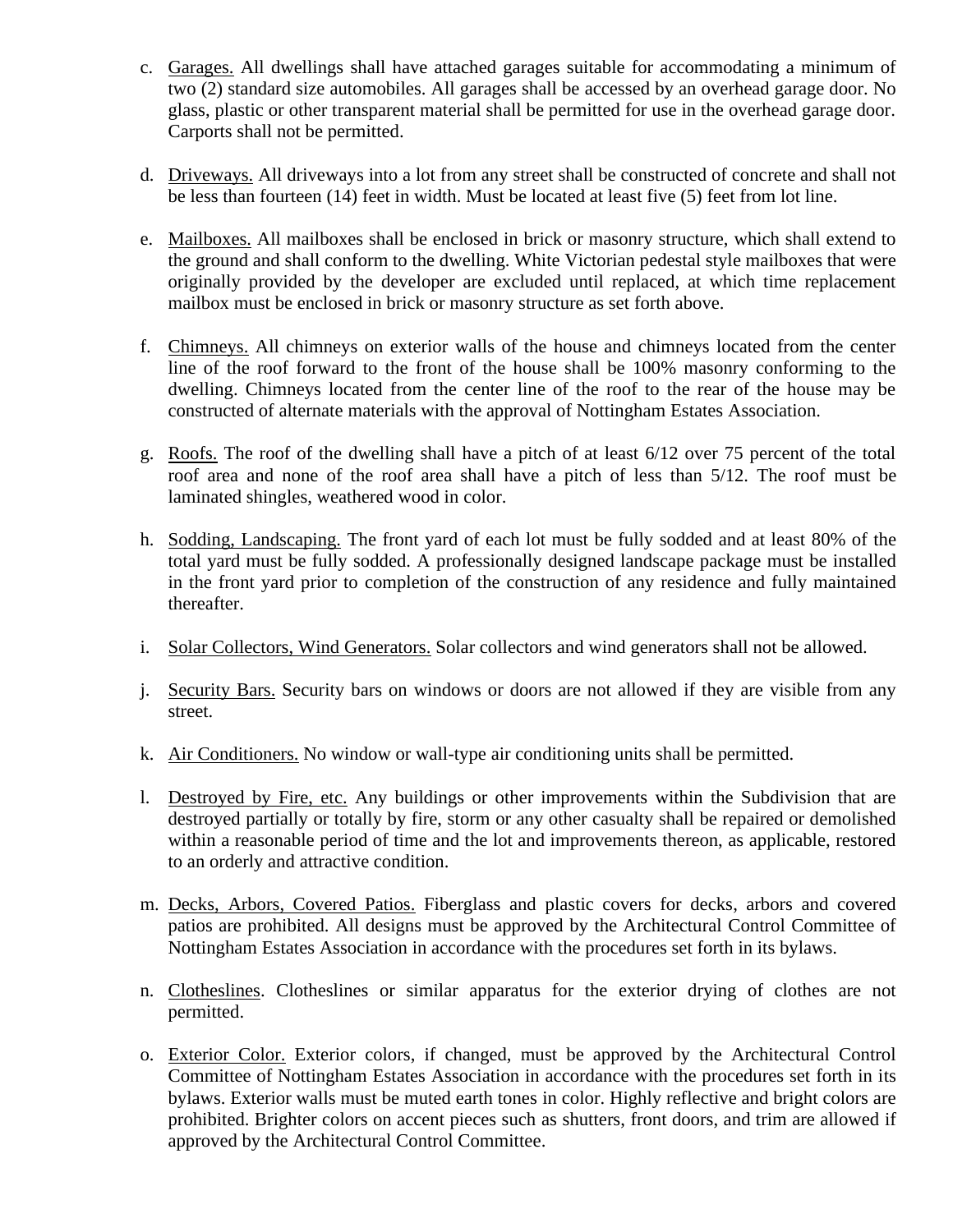3. Approval of Plans. For the purpose of further insuring the uniform development of Nottingham Estates as an area of high standards, Nottingham Estates Association shall have the authority to control the buildings, structures and other improvements placed on each lot, as well as to make such exceptions to these covenants as Nottingham Estates Association shall deem necessary and proper. In its review of plans or consideration of any request for waiver herein authorized, Nottingham Estates Association may take into consideration the nature and character of the proposed building or structure, the materials of which it is to be built, the availability of alternative materials, the site upon which it is proposed to be constructed, and the harmony thereof with the surrounding area.

Nottingham Estates Association shall not be liable for any approval, disapproval or failure to approve hereunder, and its approval of building plans shall not constitute a warranty or responsibility for building methods, materials, procedures, structural design, grading or drainage or code compliance. The approval, disapproval or failure to approve of any building plans shall not be deemed a waiver of any restrictions, unless Nottingham Estates Association is herein authorized to grant the waiver.

No residence, accessory structure, fence, wall or mailbox shall be erected, placed or altered on any lot in the Addition until the plans and specifications thereof have been approved in writing by Nottingham Estates Association.

The required plans and specifications shall be submitted to Nottingham Estates Association in duplicate and shall have the following exhibits attached thereto.

- a. Site plan showing the location and orientation of all improvements;
- b. Full working drawings with floor plan and all elevations;
- c. Specifications identifying all exterior materials to be used. Submission of the color scheme for all exterior materials may be deferred until such time as is at least 10 days prior to application of said materials;

No construction shall commence until plans are approved by the Architectural Control Committee of Nottingham Estates Association in accordance with the procedures set forth in its bylaws. Action on the application by the Architectural Control Committee will occur in a timely manner.

4. Homeowners' Association. A homeowners' association, known as "Nottingham Estates Association", an Oklahoma corporation, has been established pursuant to 60 O.S. 1991, S 851, et seq., to maintain the park area, the entryway and the reserve areas and for such other purposes as shall be deemed advisable. All lawful acts of Nottingham Estates Association, made under and pursuant to its Certificate of Incorporation and Bylaws shall be binding upon the lots contained in Nottingham Estates Additions and the owners thereof. Membership in the Association shall consist of all owners of lots in Nottingham Estates.

Annual assessments shall be made on a per lot basis in an amount as set by the Nottingham Estates Association. Past due assessments shall be subject to interest or other charges as set forth in the bylaws of Nottingham Estates Association. Such assessments may be increased according to the bylaws of the Nottingham Estates Association. Such assessment shall be a continuing lien upon the lot assessed until paid. Any such lien may be filed of record in the office of the Tulsa County Clerk and foreclosed by the Nottingham Estates Association. The lot owner shall be responsible for all interest or other charges on unpaid assessments past due for more than thirty (30) days, and shall be responsible for all costs and attorneys' fees incurred by the Nottingham Estates Association in connection with filing and releasing such liens, any legal proceedings, or any other efforts required for collection of the assessments.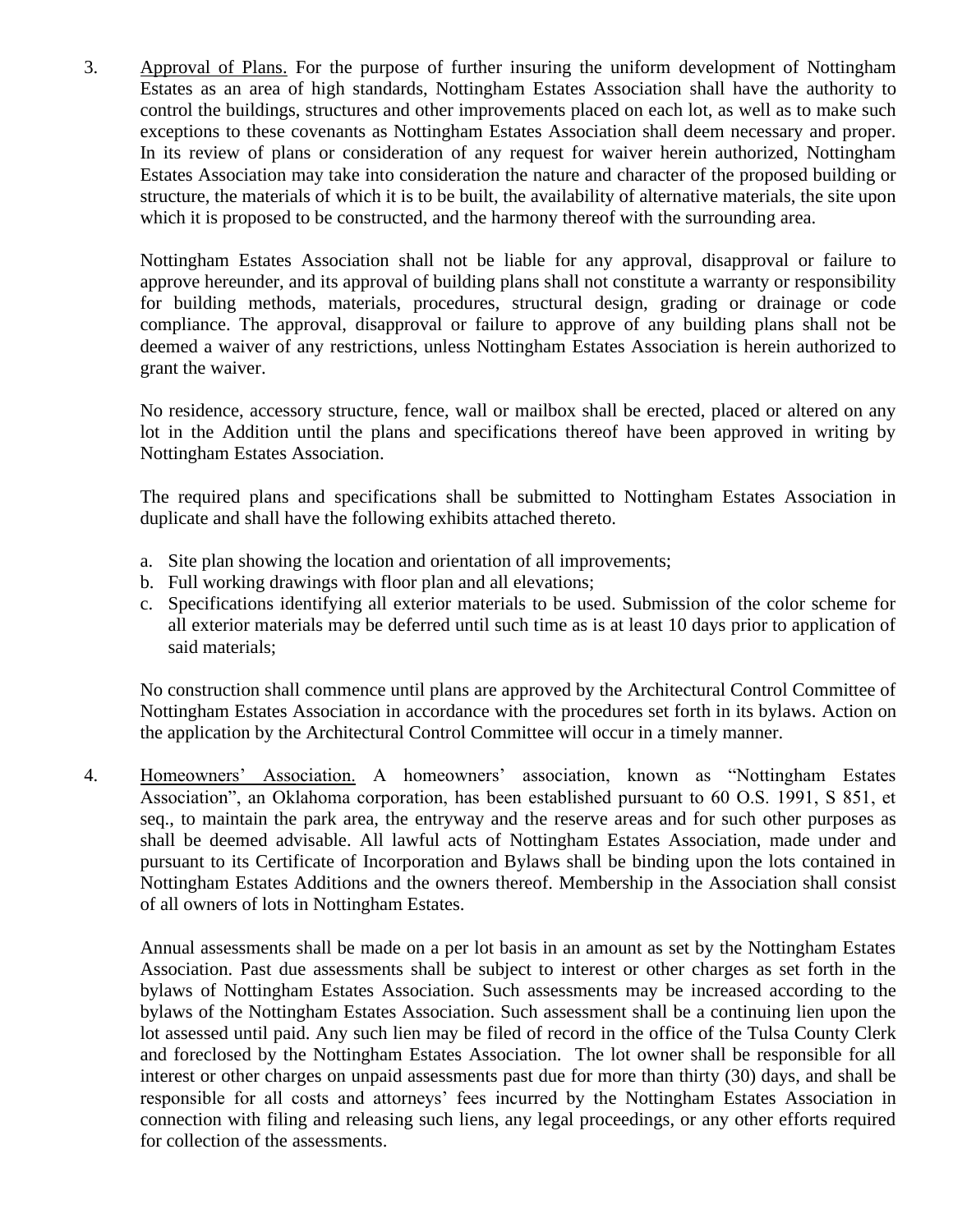- 5. Park Area; Reserve Areas. The areas designated on the plat as "reserve areas" and the "park area" are hereby reserved for the common use and benefit of the owners of the various lots within Nottingham Estates. Inspection and maintenance of the park and reserve areas shall be performed by the Association in accordance with the following standards:
	- a. The grade of all banks and side slopes shall not be altered from the finished grade elevation shown on the grading plans and specifications approved by the City of Owasso (the "City") or its staff or such agency or department as it may designate.
	- b. Areas covered by grass within the park areas shall be mowed in season at regular intervals.
	- c. Concrete appurtenances to the park area and reserve areas shall be maintained in good condition and replaced if damaged. The park area shall be kept free of trash and debris.
	- d. Trickle channels, if any, within the park area shall be clean of siltation and vegetation.
	- e. Maintenance of the park area shall be the responsibility of the Association except that the City, its employees or agents, at their discretion, have the right to enter upon said easements for the purpose of improving and/or maintaining the same.

The park area and facilities shall be maintained by the Association at its cost in accordance with the standards prescribed herein. In the event the Association shall fail to adequately and properly maintain the park area and facilities, the City or its designated contractor may enter upon such area, perform such maintenance, and the cost of performing such maintenance shall be paid by the owner of such property. In the event such owner fails to pay the cost of such maintenance or any part thereof within thirty (30) days after completion of such maintenance, such costs shall by payable by the owners of the lots within Nottingham Estates and shall be a lien against the park area and each lot within Nottingham Estates which may be foreclosed by the City. The City may waive or release any lien imposed by it.

All lot owners shall show common courtesy and respect in the use of the park area. The owners of lots in Nottingham Estates acknowledge that they have and accept the sole duty to protect and safeguard the life, health, safety and property of themselves, their families and guests in connection with the use of Nottingham Estates and its improvements and, by accepting a deed to property in Nottingham Estates, release the Association and its agents from all claims for damages relating thereto.

Motorized vehicles are prohibited in the common areas.

6. Outbuildings, Swimming Pools, Play Equipment. No aboveground swimming pools will be allowed.

> Residences may have one outbuilding, subject to approval by the Architectural Control Committee of Nottingham Estates Association in accordance with the procedures set forth in its bylaws. Prefabricated buildings and metal buildings are strictly prohibited. All proposed outbuildings submitted for approval shall adhere to the following guidelines: the outbuilding must be built on-site, may be no more than one story, and may be no larger than twelve (12) by sixteen (16) feet; ceiling height may be no taller than nine (9) feet; set back lines as established herein and on the accompanying subdivision plat must be observed; overhead garage doors are not allowed; the exterior appearance of the outbuilding must conform to the exterior appearance of the dwelling in all aspects, including masonry and roofing; the roof pitch must conform to the same specifications as those set forth in these Conditions and Restrictions for dwellings; and outbuildings are allowed only in back yards.

> Play equipment may be erected only in back yards with the exception of basketball goals and is subject to approval by the Architectural Control Committee of Nottingham Estates Association in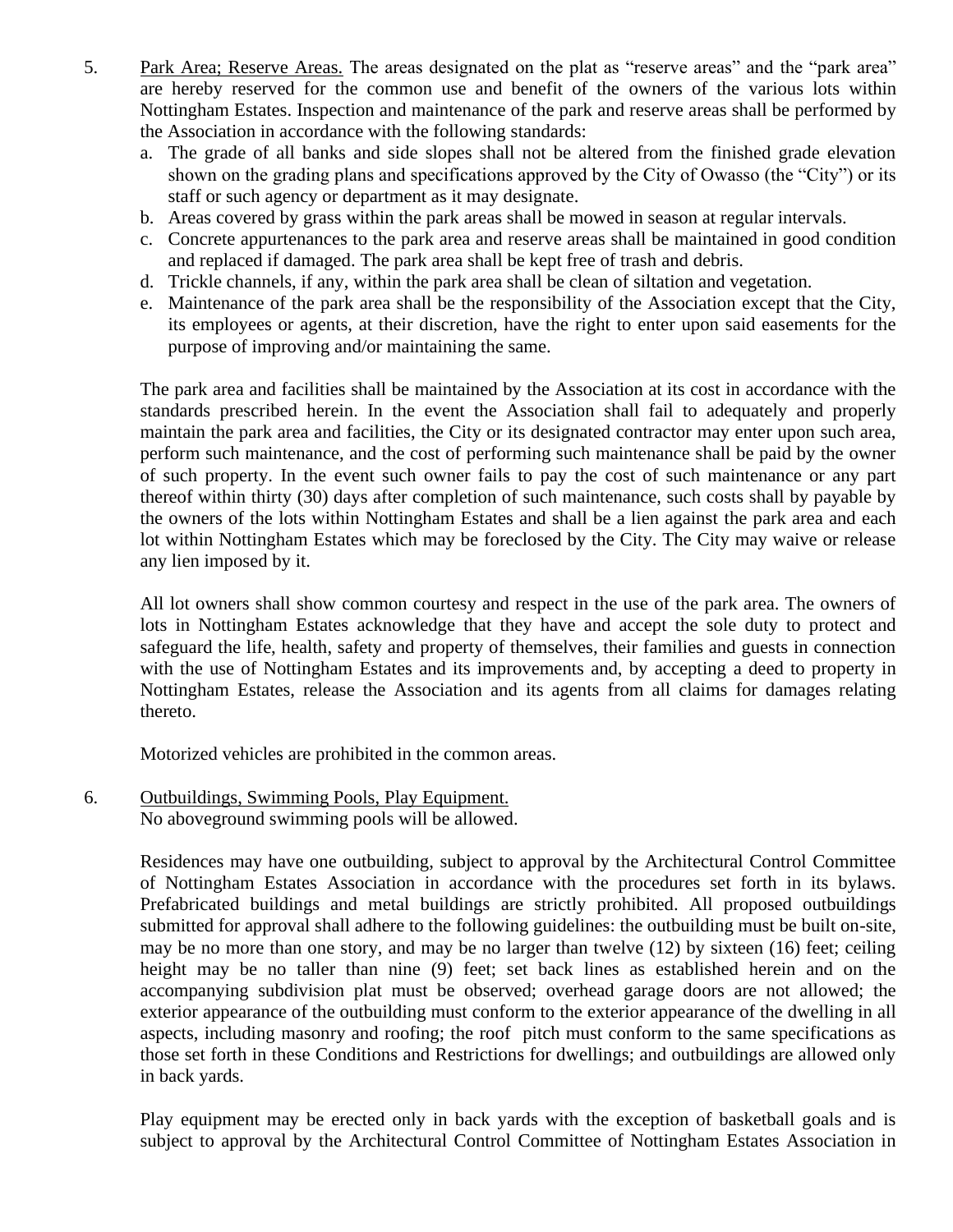accordance with the procedures set forth in its bylaws. Skateboard and BMX ramps are not allowed. Play equipment and stand-alone playhouses may not be converted to or used as a storage building.

7. Fences. No fence or wall shall be erected, placed or altered on any lot nearer to the street than the minimum set back lines established herein and on the accompanying subdivision plat. Electric fences are prohibited.

No fence shall be erected on any lot closer to any street than the main structure.

Wrought iron fences are required for homes that border the pond in Section I.

Wire fencing is permitted only when it is black vinyl-coated, used as a backing for post-and-rail fencing, and no part of the fence exceeds four (4) feet in height.

Fences and walls may not exceed six (6) feet in height. Privacy fences must have metal instead of wooden posts, must have redwood or cedar pickets, must have a top cap, and must be treated with weatherproof clear-coating, stain or paint in a natural wood color; and the smooth side must be on the outside for any privacy fence bordering any common area. Existing fences that do not currently meet these restrictions at the time of the vote for these Conditions and Restrictions will be grandfathered, but must meet these requirements when the fence is replaced or repaired in a significant way. All sections of a property's fence bordering any common area must match in design and color.

Fences must be approved by the Architectural Control Committee of Nottingham Estates Association in accordance with the procedures set forth in its bylaws.

- 8. Animals. No animals, livestock, or poultry of any kind shall be kept on any lot except for a total of three (3) household pets and the suckling young of said animals; provided that no more than two (2) adult dogs shall be maintained on any lot. Animals shall not be kept, bred or maintained for any commercial purposes and shall not be permitted on any lot which does not contain a dwelling being used as a residence. All animals must be fenced in or kept on a leash. Animal shelters shall be screened from view from any street unless built in conformity to the requirement for outbuildings herein. If the back yard is divided into multiple areas by fencing, no area can be less than 800 square feet. Unleashed animals shall not be permitted to roam on the common areas, park areas or reserve areas.
- 9. Storage. No outside storage, portable storage units, keeping of building materials, tractors, mowers, equipment, implements or salvage shall be permitted.
- 10. Construction, Building Materials. Construction shall be completed within nine (9) months after the pouring of the footing. New building materials used in the construction of improvements erected upon any lot may be placed upon such lot for a period of up to thirty (30) days prior to start of construction and throughout the construction so long as the construction progresses without undue delay until the completion of the improvements, after which these materials shall be removed from the lot. Any improvements must be completed within ninety (90) days of approval by the Architectural Control Committee of Nottingham Estates Association.
- 11. Vehicles, Motorcycles. No recreational vehicle, motorcycle, motor bike, camper, trailer or boat, whether or not operable, nor inoperable vehicle shall be kept, parked, stood or stored for more than forty-eight (48) hours during any seventy-two (72) hour period not to exceed ninety-six (96) accumulated hours in a one-month period, except in a garage or screened from view in the rear yard. Vehicles shall not be kept, parked or stood on the yard. Residents' vehicles shall not be parked or stood in any street.
- 12. Antenna, Satellite Dishes. No television, radio, or other antenna or reception devices shall be constructed or maintained on any lot without the written approval of the Architectural Control Committee of Nottingham Estates Association in accordance with the procedures set forth in its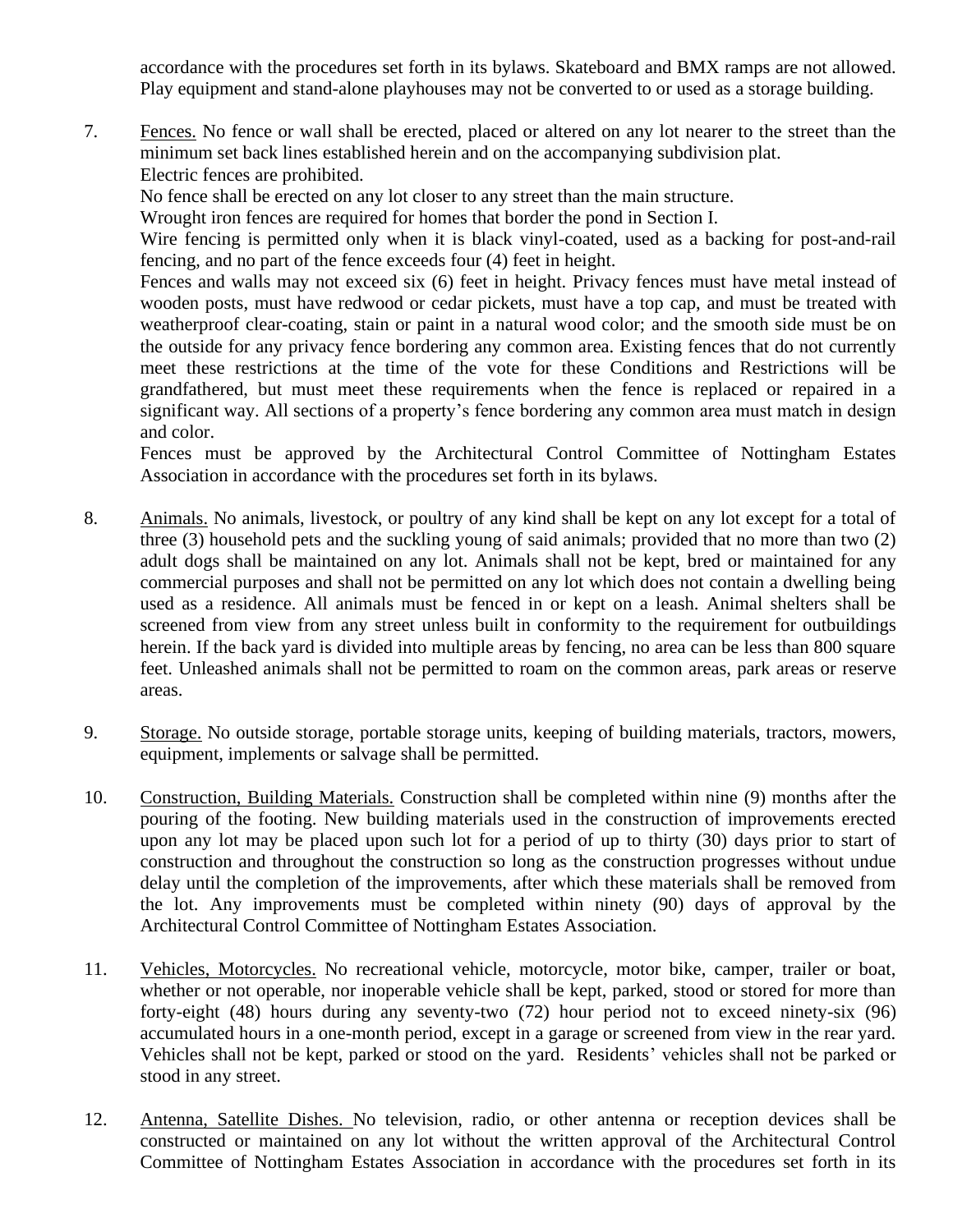bylaws. Satellite dishes, if erected, must blend in with the color of the roof and may be no more than one (1) meter in diameter, and not viewable from the street.

- 13. Signs. No sign of any kind shall be displayed on any lot, except one sign of not more than five (5) square feet advertising the sale or rent of said property. No signs are permitted in any area that is maintained by the Nottingham Estates Association.
- 14. Set Back Lines. No buildings, outbuildings, structures, or parts thereof shall be constructed or maintained on lots nearer to the property lines than the set back lines provided herein or shown on the accompanying plat. Unless otherwise provided by easement or set back lines shown on the accompanying plat, the minimum building set back lines for dwellings or other outbuilding structures shall be:

| <b>Front Yard</b> | 30 feet |
|-------------------|---------|
| Side Yard         | 5 feet  |
| Other Side Yard   | 10 feet |
| <b>Back Yard</b>  | 25 feet |

Provided, however, that the minimum set back lines for outbuildings as described in #6 above shall be ten (10) feet from the back yard line and five (5) feet from any side yard line.

#### **a. Nottingham Estates, Nottingham Estates III, Nottingham Estates IV, and Nottingham Estates V:**

On all lots where there is both a thirty foot set back line and a fifteen foot set back line adjacent to a public street, the portion of the lot containing the thirty foot set back shall be considered the front yard and the dwelling shall face this portion of the lot.

#### **b. Nottingham Estates II:**

On all lots where there is both a thirty foot set back line and a fifteen foot set back line adjacent to a public street, the portion of the lot containing the thirty foot set back shall be considered the front yard and the dwelling shall face this portion of the lot. The front building set back line on all lots shall be 30 feet, except on lots 5 thru 8 in block 4 and lots 12 thru 18 in block 1, where said set back will be as designated on the recorded plat.

- 15. Drainage Easements. No trees, shrubs or seedlings of any form shall be placed in drainage easements except certain grasses normally used for lawn purposes. No obstructions or fencing shall be placed or permitted to remain in any of the designated drainage-ways that would hinder or restrict the free and voluntary flow of stream water from its intended passageway.
- 16. Electric, Telephone, Cable Television Service. In connection with the installation of underground electric, telephone and cable television services, all lots are subject to the following:
	- a. Overhead pole lines for the supply of electric service, telephone and cable television service may only be located along the south property lines of the Addition. Street light poles or standards may be served by underground cable, and elsewhere throughout the Addition, All supply lines shall be located underground in the easement ways reserved for general utilities and streets shown on plat. Service pedestals and transformers as sources of supply at secondary voltages may be also located in such easements ways.
	- b. Except to houses on lots described in paragraph (a) above, which may be served from overhead electric service lines, telephone lines and cable television cables, underground service cables to all houses which may be located on all lots in said Addition may be run from the nearest service pedestal or transformer to the point of usage determined by the location and construction of such house as may be located upon each said lot; provided that upon the installation of such a service cable to a particular house, the supplier of electric service, telephone or cable television service shall thereafter be deemed to have a definitive, permanent, effective and exclusive right-of-way easement on each lot covering a five foot strip extending 2.5 feet on each side of such service cable extending from the service pedestal or transformer to the service entrance on said house.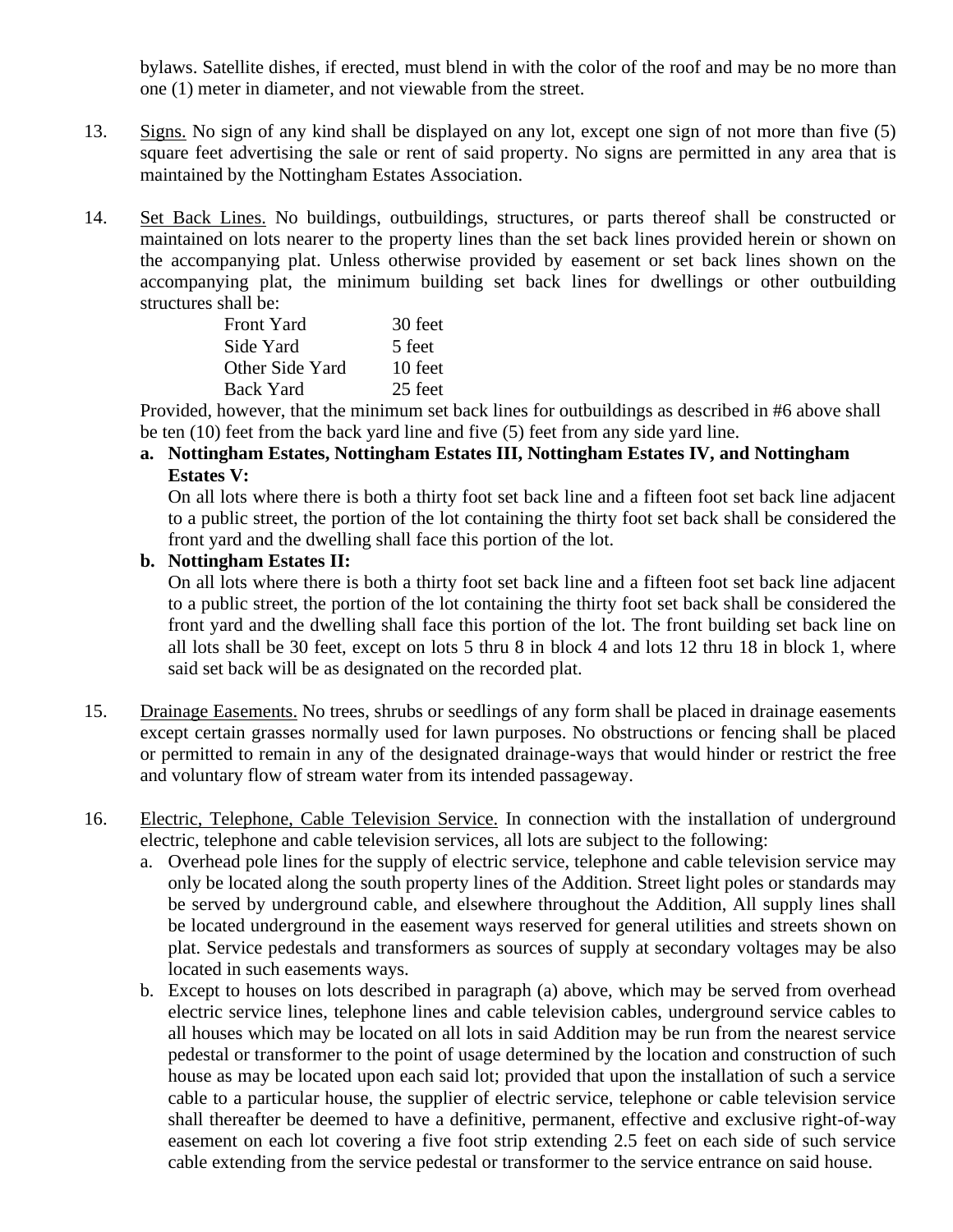- c. The supplier of electric, telephone, and cable television service, through their proper agents and employees, shall at all times have the right of access to all such easement ways shown on the plat, or provided for in this dedication for the purposes of installing, maintaining, removing, or replacing any portion of said underground electric, telephone, or cable television so installed by it.
- d. The owner of each lot shall be responsible for the protection of the underground electric, telephone and cable television facilities located on his property and shall prevent the alteration of grade or any construction activity which may interfere with said electric, telephone or cable television facilities. The company will be responsible for ordinary maintenance of underground electric, telephone, or cable television facilities, but the owner will pay for the damage or relocation of such facilities caused or necessitated by acts of the owner, its agents or contractors.
- e. The foregoing covenants concerning underground electric, telephone, and cable television facilities shall be enforceable by the supplier of electric, telephone or cable television service, and the owner of each lot agrees to be bound thereby.
- 17. Landscape and Paving Repair. The owner of each lot shall be responsible for the repair and replacement of any landscaping and paving located within the utility easements in the event it is necessary to repair any underground water, sanitary sewer mains, storm sewers, electric, natural gas, telephone, or cable television service. No lot owner shall plant any tree or shrubbery in dedicated utility easements or right-or-way which would potentially endanger, threaten, or harm any utilities located within said easements or rights-of-way. If it is determined by the municipality that any trees or shrubbery located said easements or rights-of-way, the City shall have the right to remove said trees or shrubbery upon five (5) days notice thereof at the lot owner's expense, or within such time the lot owner may remove same.
- 18. Common Area Access. Access by construction equipment on common and park areas must be approved by the Architectural Control Committee of Nottingham Estates Association in accordance with the procedures set forth in its bylaws. Damage to walkways, landscaping, vegetation or structures caused by a lot owner, its agents or employees will be repaired by the lot owner. If lot owner refuses to correct the situation, Nottingham Estates Association will repair damages and invoice the lot owner. The Nottingham Estates Association has the right to recover from such lot owner all expenses and costs incurred by the Nottingham Estates Association in connection therewith, including, but not limited to its attorneys' fees and court costs.
- 19. Water; Sanitary Sewer. Owners shall be responsible for the protection of the public water mains and sanitary sewer facilities located on their lots and shall prevent the alteration of grade in excess of three (3) feet from the original contours or any construction activity which may interfere with said facilities. Said alteration of grade restrictions shall be limited to easement areas.

The City shall be responsible for ordinary maintenance of public water mains and public sanitary sewer facilities, but the owner will pay for damage or relocation of such facilities caused or necessitated by acts of the owner or his agents or contractors.

The City shall have the right of access with its equipment to all easement ways shown on plat, for installing, maintaining, removing or replacing any portion of the underground water and sewer facilities.

The foregoing covenants concerning water and sewer facilities shall be enforceable by the City, and the owner of the lot agrees to be bound hereby.

20. Sanitary Disposal. No freestanding outside toilets shall be allowed in Nottingham Estates and all sanitary arrangements must comply with local and state health requirements.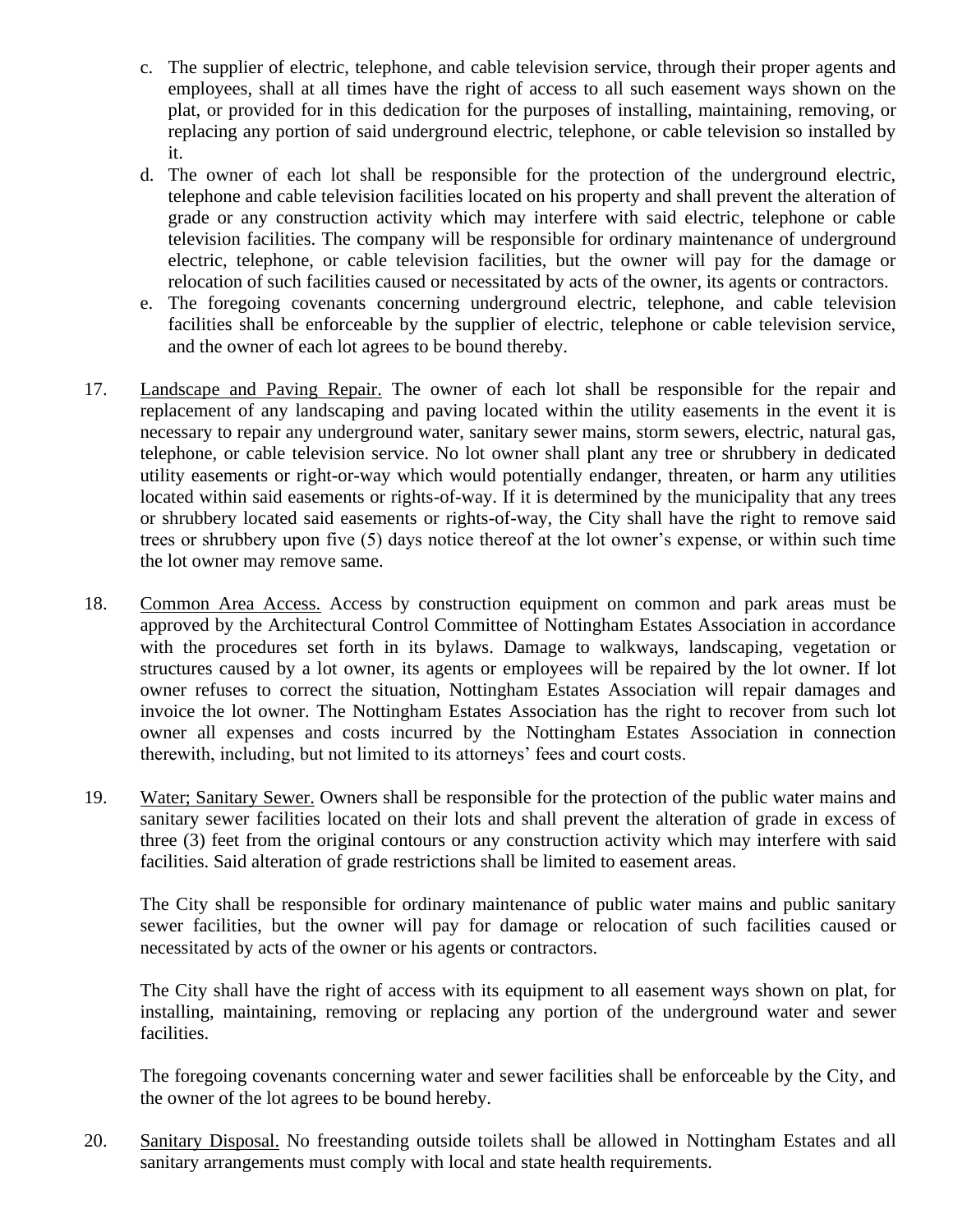21. Waste. No lot shall be used or maintained as a dumping ground for rubbish, trash, garbage or other wastes. All waste shall be kept in sanitary containers provided by the City of Owasso and all equipment for storage or disposal of such material and all lots shall be kept in a clean, neat and orderly manner. Lots and all easements thereon shall be kept clean, neat and mowed to the street. All waste containers must be removed from the curbside and screened from roadway view within 18 hours after refuse collection vehicles empty the containers.

All structures, landscaping, play equipment, and improvements shall be maintained in good condition and in good repair at all times. Dead trees must be removed. Tree limbs, shrubbery and grasses must be kept trimmed away from all sidewalks and walking paths. Tree limbs must be kept trimmed away from all sidewalks and walking paths to a height of at least 7 feet. New building materials used in the construction of improvements erected upon any lot may be placed upon such lot at the time of construction so long as the construction progresses without undue delay until the completion of the improvements, after which these materials shall be removed from the lot.

- 22. Nuisance. No noxious or offensive trade or activity shall be carried on upon any lot, nor shall anything be done thereon which may be or become an annoyance or nuisance to Nottingham Estates.
- 23. Compliance with Code. All lots are subject to the uses, restrictions and requirements of the code of the City of Owasso.
- 24. Enforcement. Enforcement to restrain from attempted violation, to recover damages for violation and/or to compel compliance with the covenants, conditions and restrictions set forth herein may be brought by the Nottingham Estates Association, or any owner of any lot, whether acting jointly or severally in the District Court of Tulsa County. The Nottingham Estates Association may, but shall not be obligated to enforce any covenant or restriction through legal proceedings or otherwise.
- 25. Remedies. If any person shall violate, attempt to violate or fail to comply with any of the covenants, conditions or restrictions herein, any person owning any real property in Nottingham Estates or the Nottingham Estates Association shall have standing to prosecute any proceedings at law or in equity against such person to prevent the violation, to recover damages for such violation or to compel compliance in the District Court of Tulsa County.

In addition to the remedies for enforcement provided for elsewhere in these Conditions and Restrictions, the violation or attempted violation of the provisions of these Conditions and Restrictions by any lot owner, his family, guests, invitees, lessees or licensees shall entitle the Board of Directors of Nottingham Estates Association to avail itself of any one or more of the following remedies:

- (a) The imposition of a special charge, per violation, to be set by the Board of Directors of Nottingham Estates Association in an amount commensurate with the type of violation involved;
- (b) The suspension of the lot owner's rights to use any property owned or maintained by the Nottingham Estates Association for a period not to exceed thirty (30) days per violation, or
- (c) The right to seek injunctive or any other relief provided or allowed by law against such violation and to recover from such lot owner all expenses and costs incurred by the Nottingham Estates Association in connection therewith, including, but not limited to its attorneys' fees and court costs.

Before the board may invoke the remedies provided in (a) or (b) above, the Board of Directors of Nottingham Estates Association must follow the process set forth in the Bylaws of Nottingham